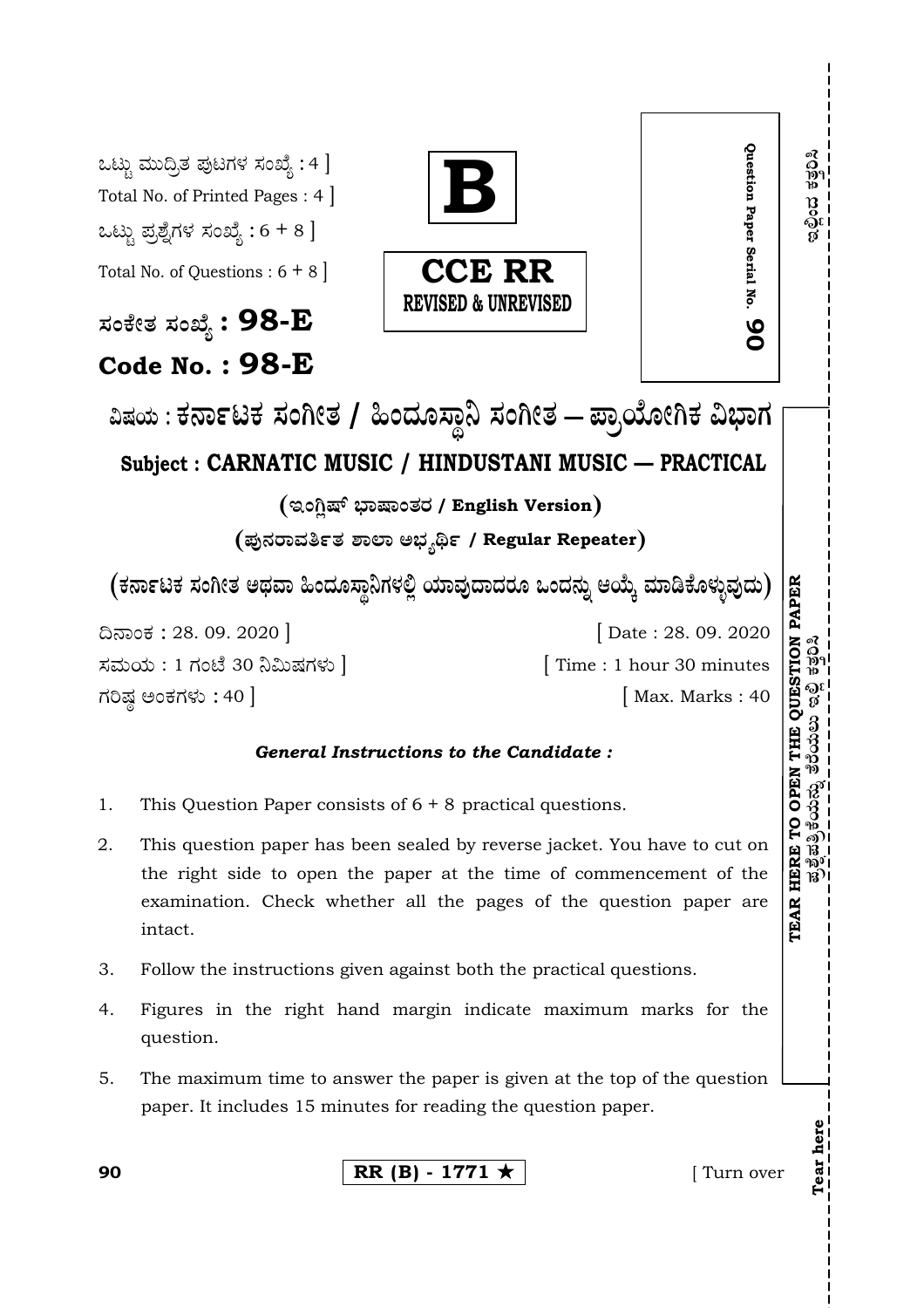# **CARNATIC MUSIC**

Ask the following questions to students :

- 1. How does a Mandra Sthayi Varase differ from a Thara Sthayi Varase ? Sing any one Mandra Sthayi Varase in three speeds.  $1 + 3 = 4$
- 2. How does a Sanchari Geethe differ from a Lakshana geethe ? Sing any one Sanchari geethe.  $1 + 3 = 4$
- 3. Sing Pallavi, Anupallavi and two charanas of any Jathiswara. 4
- 4. Sing Pallavi, Anupallavi of any Thana Varna. 4
- 5. Sing Pallavi, Anupallavi of any Madhyama kala kriti (observe his own style of singing).  $1 + 3 = 4$
- 6. How does a Vilambakala kriti differ from a Madhyamakala kriti with respect to tala ? Sing first-half (Pallavi, Anupallavi, Chitteswara) of any Vilamba kala kriti.

$$
1+7=8
$$

7. What is the difference between compositional style of Haridasa keerthana and that of Shivasharana Vachana ? Sing any one Haridasa keerthana completely.

 $1 + 5 = 6$ 

8. What is the difference between pen name of Akkamaha Devi and Pen name of Basavanna ? Sing any one Shivasharana vachana. 1 + 5 = 6

### **RR (B) - 1771**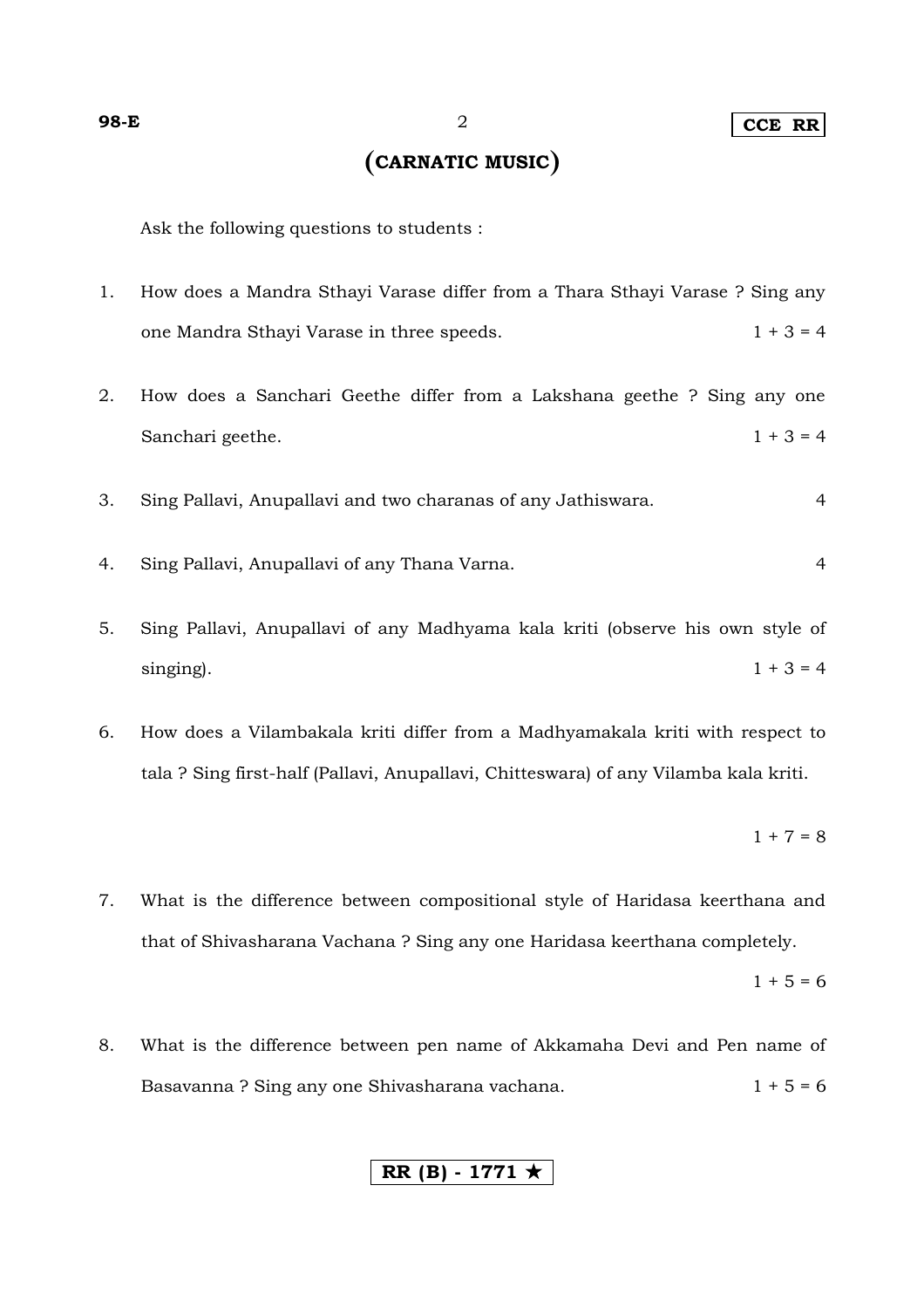## **CCE RR** 3 **98-E**

# **HINDUSTANI MUSIC**

Ask the following questions to students :

- 1. What is meant by Sarale Varase ? Sing any one Sarale Varase in chaugun kaal from your syllabus. 8
- 2. Why there is a need of practicing Swarageethe for a music learner ? Sing a Swarageethe in raga Durga. 6
- 3. Give a difference between Swarageetha and Lakshanageetha. Sing a Lakshanageetha from your syllabus. 6
- 4. How does a Chota Khyal singing differ from Bada Khyal singing ? Sing a Chota Khyal in raga Brindavani sarang. 10
- 5. How do Vachanas differ from Bhajans ? Sing a Bhajan that you know. 6
- 6. Give details of Daadara Taal with Theka. Demonstrate the Bol of Daadara Taal in Thai, Dugun and Chaugun Kaal. 4

 $RR(B) - 1771 \star$